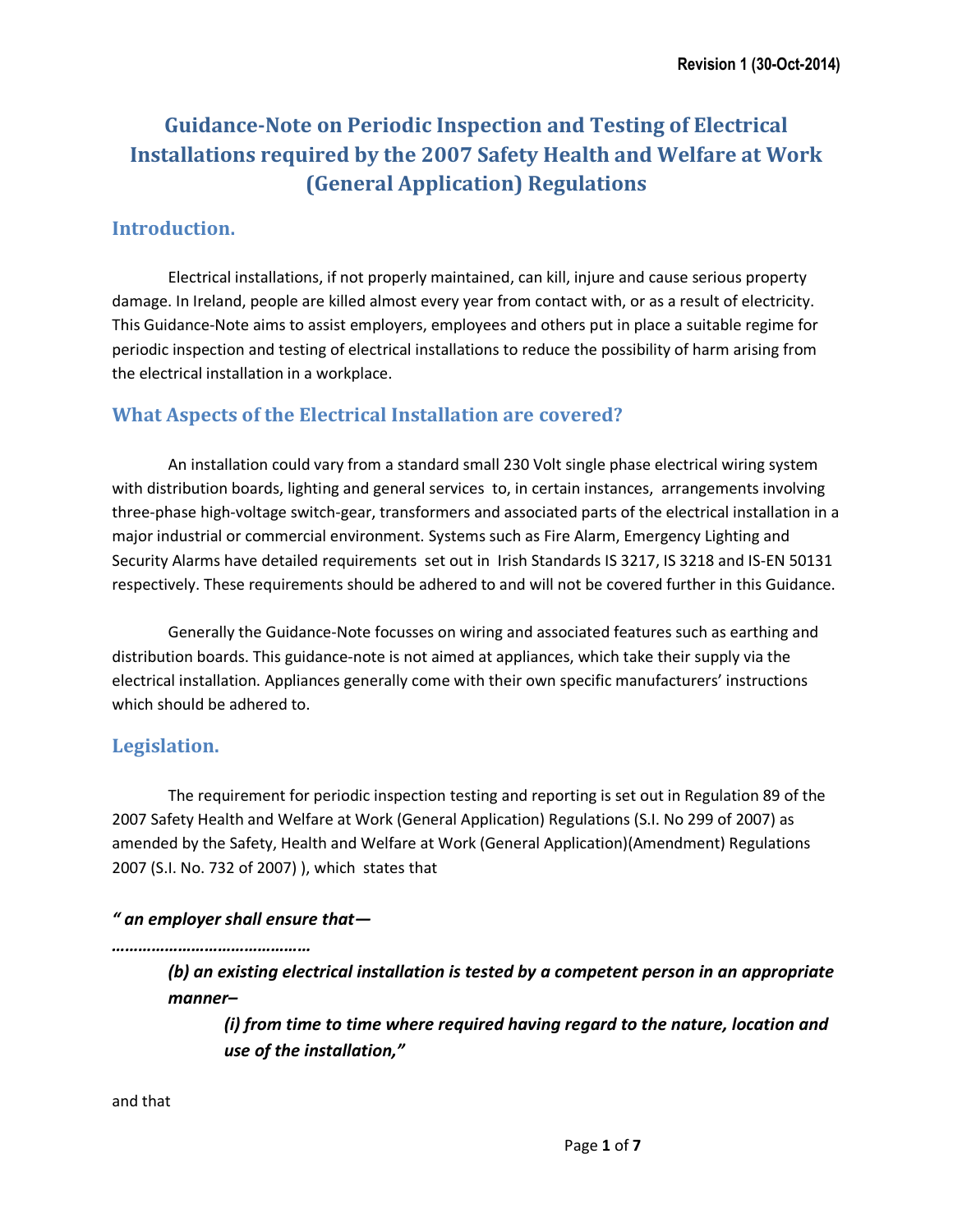*"(d) all defects found during the testing and inspection of an electrical installation are rectified promptly so as to prevent danger.*

*………………………….*

#### *and a report of the test is completed by the competent person carrying out the test,"*

Other regulations made under the 1972 Dangerous Substances Act (No. 10 of 1972) require inspection, testing and reporting on the electrical installation in

- retail and private petroleum stores at least every 3 years,
- petroleum bulk stores at least every 12 months and
- oil jetties at least every 15 months.

## **Visual Inspection.**

A regular visual inspection should be carried out in all electrical installations. A visual inspection of this type does not necessarily need to be carried out by an electrician, but it should reveal any areas which are obviously in need of attention.

A visual inspection should look for:

- breakages
- wear & deterioration
- signs of over heating
- missing parts (covers, screws) and
- **•** loose fixings

and confirm

- switchgear accessibility (no obstructions) and
- doors of enclosures are secure

It should also check the operation of

- equipment switch on & off where equipment is not in regular use or where it is left off or on standby for long periods and
- residual current devices using test button.(It is recommended that, independent of any other inspection and test regime, residual current devices undergo a push-button test at least twice per year to ensure that they operate correctly when needed).

These routine checks need not to be carried out by an electrically skilled person but should be done by someone who is able to safely use the installation and recognise any obvious defects.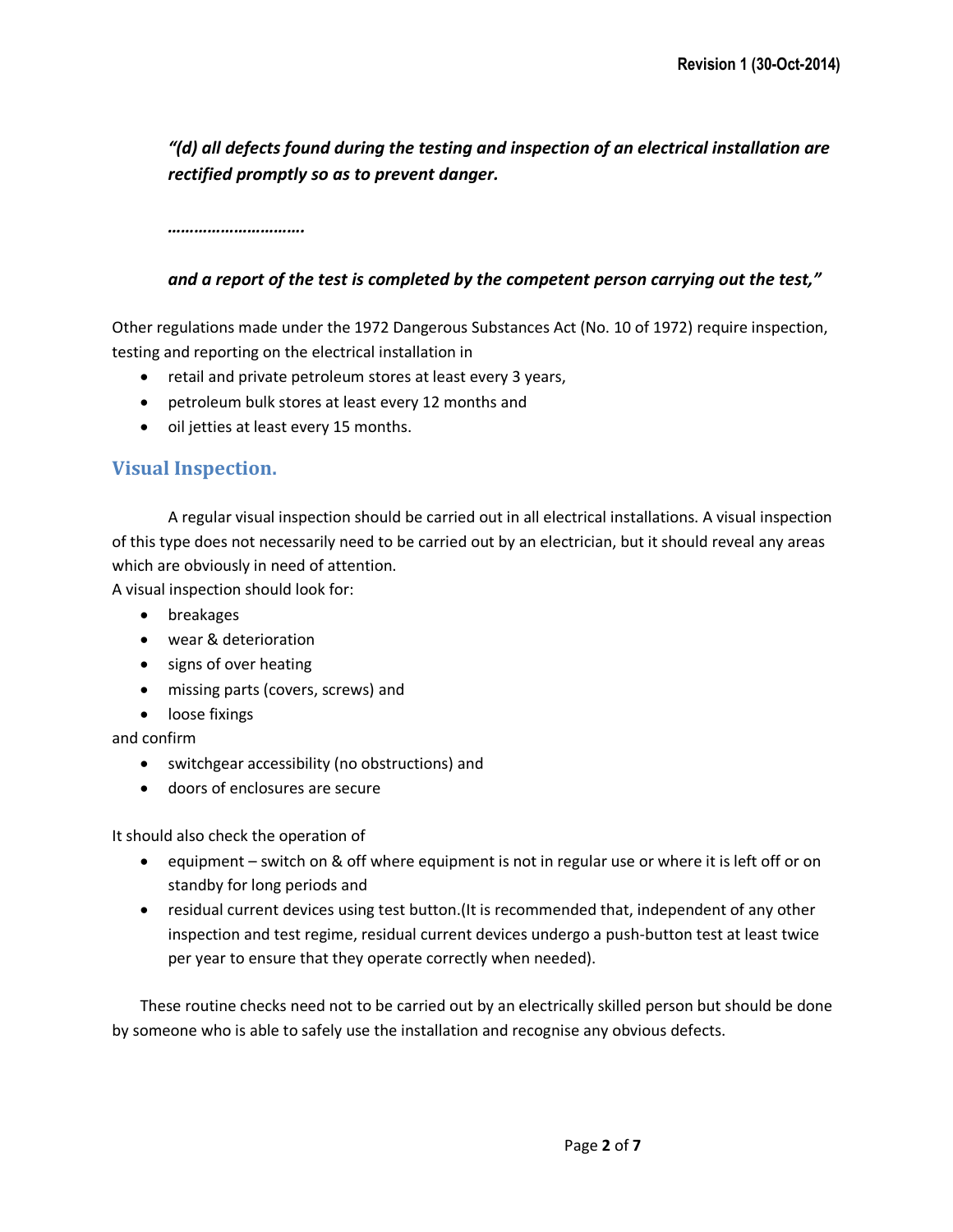# **Time Intervals between Periodic Inspection & Testing.**

With the exception of the specific time-frames outlined in the regulations made under the Dangerous Substances Act, the legislation doesn't prescribe time periods between full electrical inspection and testing. It does direct that electrical installations should be inspected and tested "*from time to time where required having regard to the nature, location and use of the installation".* The question arises as to if and when periodic inspection and testing is appropriate and what are the maximum intervals that should elapse between periodic inspection and testing. Section 62.4 of the "National rules for Electrical Installations" 2008, published by the Electro Technical Council of Ireland (ETCI) states that *"the frequency of periodic inspection and testing shall be determined by the type of installation, its use, the frequency of maintenance and the external influences to which it is subjected".* 

The time between periodic inspection and testing of installations should be based on a risk assessment with the intervals dependant on a number of parameters such as the

- age of the installation,
- quality of the installation,
- environmental circumstances,
- type of persons using the installation,
- amount of supervision of the person responsible for the installation,
- guidance of the manufacturer,
- frequency of use,
- knowledge of the user and
- possibility of damage to the equipment

The table below sets out suggested intervals between periodic inspection and testing. In certain instances, for example where large numbers of people are not expected to be present and the risk of damage is low, these intervals may not be applicable for a number of years after initial connection if

- the installation has been certified following construction,
- the owner of the installation is in possession of the original cert and
- the installation has not deteriorated significantly since construction.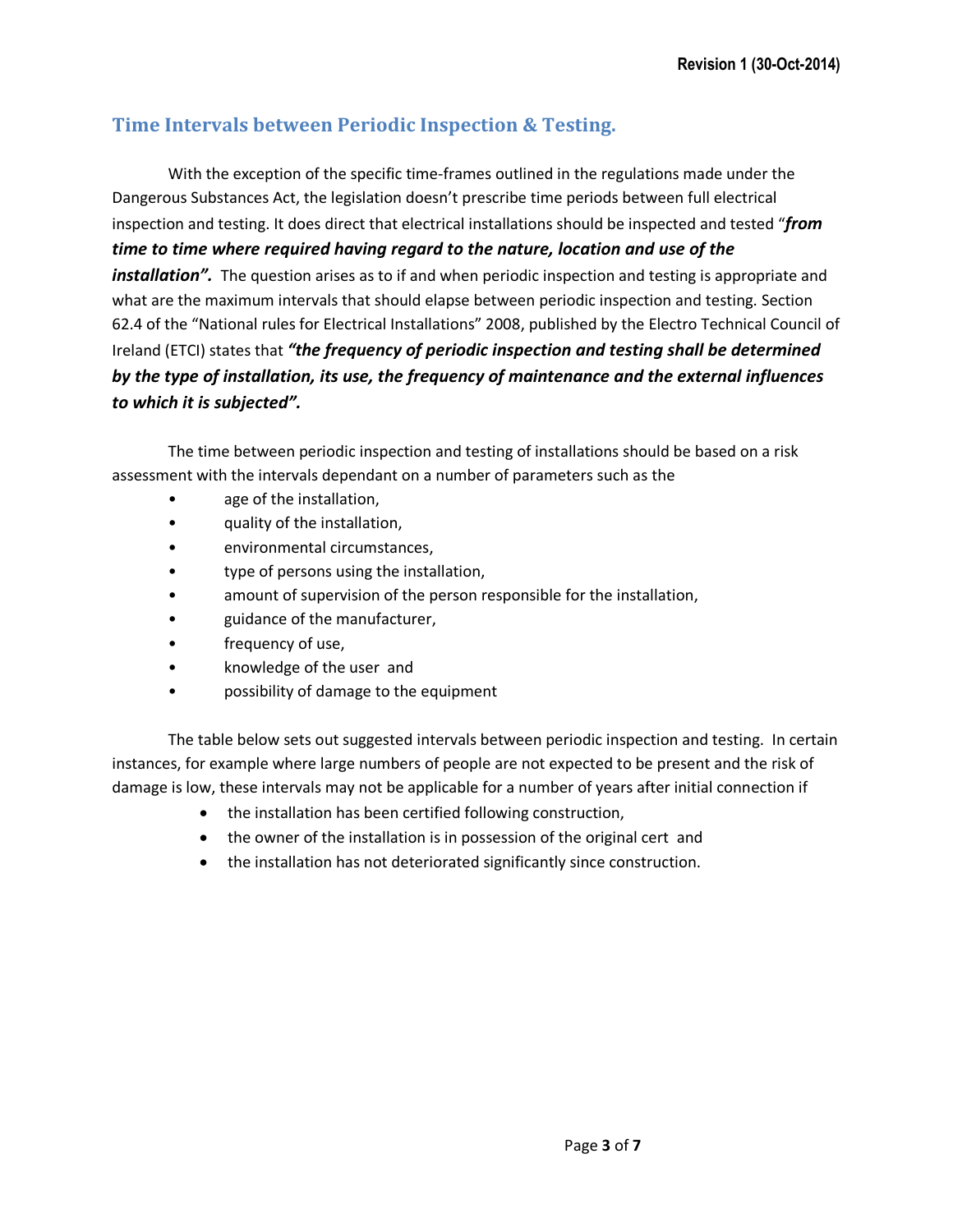| <b>Type of Workplace</b>                       | <b>Suggested Period</b> | <b>Suggested Period between</b> |
|------------------------------------------------|-------------------------|---------------------------------|
|                                                | between Visual Check    | <b>Inspection &amp; Testing</b> |
| Commercial                                     | 1 year                  | 5 years                         |
| <b>Educational establishments</b>              | 1 year                  | 5 years                         |
| Hospitals                                      | 1 year                  | 5 years                         |
| Industrial                                     | 1 year                  | 3 years                         |
| Residential accommodation                      | 1 year                  | 5 years                         |
| <b>Offices</b>                                 | 1 year                  | 5 years                         |
| Shops                                          | 1 year                  | 5 years                         |
| Laboratories                                   | 1 year                  | 5 years                         |
| Agricultural / Horticultural                   | 1 year                  | 3 years                         |
| Cinemas                                        | 1 year                  | 3 year                          |
| Leisure complexes(excluding<br>swimming pools) | 1 year                  | 3 years                         |
| Restaurants / Hotels                           | 1 year                  | 5 years                         |
| Theatres                                       | 1 year                  | 3 years                         |
| Public houses / Bars                           | 1 year                  | 5 years                         |
| Marinas                                        | 4 months                | 1 year                          |
| Laundrettes                                    | 1 year                  | 1 year                          |
| Petrol stations                                | 1 year                  | 3 years                         |
| Construction sites                             | 3 Months                | 6 Months                        |

In the case of an installation under an effective management system for preventative maintenance, periodic inspecting and testing may be replaced by an adequate regime of continuous monitoring and maintenance of the installation and all its constituent equipment by skilled personnel. Adequate records of this maintenance regime must be maintained.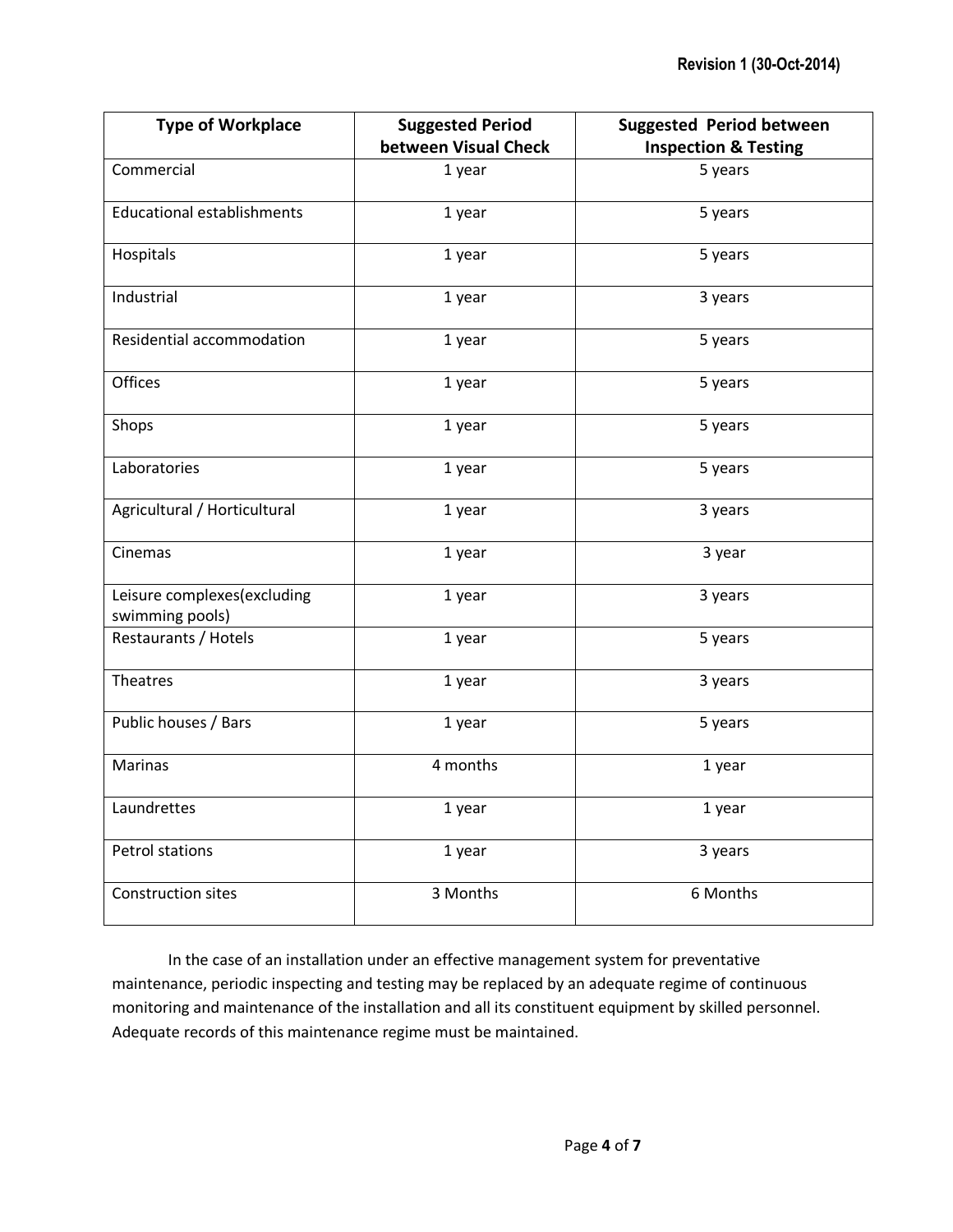# **Types of Inspection and Testing to be done during formal Inspection & Testing.**

The following non-exhaustive list indicates the types of inspection and tests that are necessary to complete the periodic inspection and testing of an installation.

- $\triangleright$  General appraisal of the installation by a competent person to assess the physical condition of the installation and its suitability for its environment.
- $\triangleright$  Continuity of the protective conductors and of the main supplementary equipotential bonding.
- $\triangleright$  Continuity of conductors in ring final circuits.
- $\triangleright$  Resistance of protective conductor.
- $\triangleright$  Insulation resistance of the electrical installation.
- $\triangleright$  Polarity.
- $\triangleright$  Fault Loop Impedance test.
- $\triangleright$  Verification of Operation of RCDs including the tripping times of all RCDs.

These tests are set out in more detail in chapter 62 of the ETCI National Rules for Electrical Installations.

It could also include other tests depending on the nature of the installation.

These additional tests might include

- thermal imaging,
- ultrasound scans and
- other tests as dictated by the installation.

The maintenance of equipment, particularly safety devices, according to manufacturers' instructions, must also be ensured.

# **Reports & Repair of Defects.**

The results of the inspection & testing must be documented and signed. In practice reports are usually provided using official numbered Electro Technical Council of Ireland (ETCI) reports as shown in Appendix 62A of the ETCI's 2008 National Rules for Electrical Installations. This format is suitable for most installation and gives a standard format for recording periodic test and certification. A more detailed format may be required for special locations such as installations in potentially explosive atmospheres or installations containing high voltage (greater than 1000 Volts) elements.

An explosive atmosphere means a mixture with air of flammable substances in the form of gases, vapours, mists or dusts in which, after ignition has occurred, combustion spreads to the entire unburned mixture. Such combustion often leads to an explosion which can have devastating consequences. Petrol stations, bakeries and grain silos are some of the many sites, which can contain potentially explosive atmospheres. Locations such as these require special precautions due to the potential of ignition of a dust or gas cloud by an electrical spark.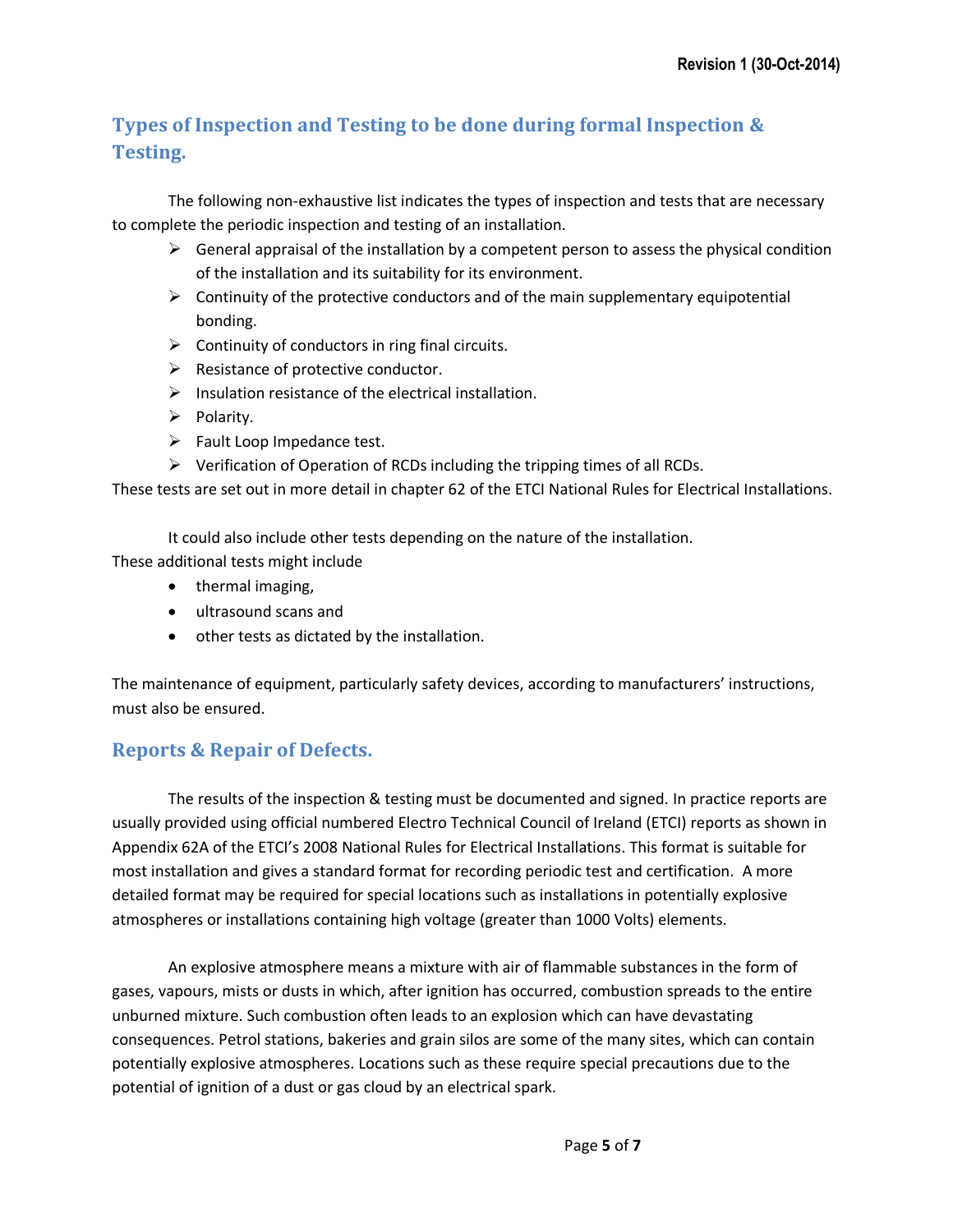Electrical Installation Condition Reports for permanent installations should be retained for at least ten years and should be made available by the client to any contractor who carries out the inspection and test in the future. All defects noted must be repaired promptly in order to prevent danger. Where a defect or an imminent threat to the person or building is identified, it should be rectified immediately by a qualified electrician. Such rectification works should be recorded and form part of a new certificate and a report of the test should completed by the competent person carrying out the test.

#### **Competence of Testers.**

A person must be competent to safely undertake periodic inspection and testing. A person is deemed to be a competent person where, having regard to the task he or she is required to perform and taking account of the size or hazards (or both of them) of the undertaking or establishment in which he or she undertakes work, the person possesses sufficient training, experience and knowledge appropriate to the nature of the work to be undertaken. Those performing the inspection and testing must also be able to evaluate the test data and make informed decisions on the continued operation, deterioration or non-serviceability of the electrical installation. Different types of installation may require different levels of competencies. An industrial installation, one where an explosive atmosphere may occur will have different hazards to a standard office installation. A qualified electrician should have many of the competencies required to inspect and test a standard 230Volt/400 Volt installations. However, maintaining that competency will require continually keeping professional skills current. This may be achieved by undertaking continued professional development to maintain familiarity with developing knowledge within the industry. Work on more specialist installations containing explosive atmospheres or high voltage equipment will require additional training, knowledge and experience than would generally be available through a standard electrician's apprenticeship

## **Voltages in excess of 1000Volts.**

In practice most installations will be nominally rated at 230 volts single-phase and 400 Volts three-phase. This Guidance-Note is primarily aimed at these installations. However, for certain installations, there may be transformers, switchgear and other equipment which will have voltages in excess of 1000 Volts. These higher voltage elements of installations must also be checked and tested periodically. The employer, where this higher voltage equipment is located, should do an assessment, in conjunction with a competent person, to set up a schedule inspection and testing of electrical equipment. This schedule should be maintained and available as part of the overall safety statement kept by the employer in accordance with the requirements of Section 20 of the Safety Health and Welfare at Work Act.